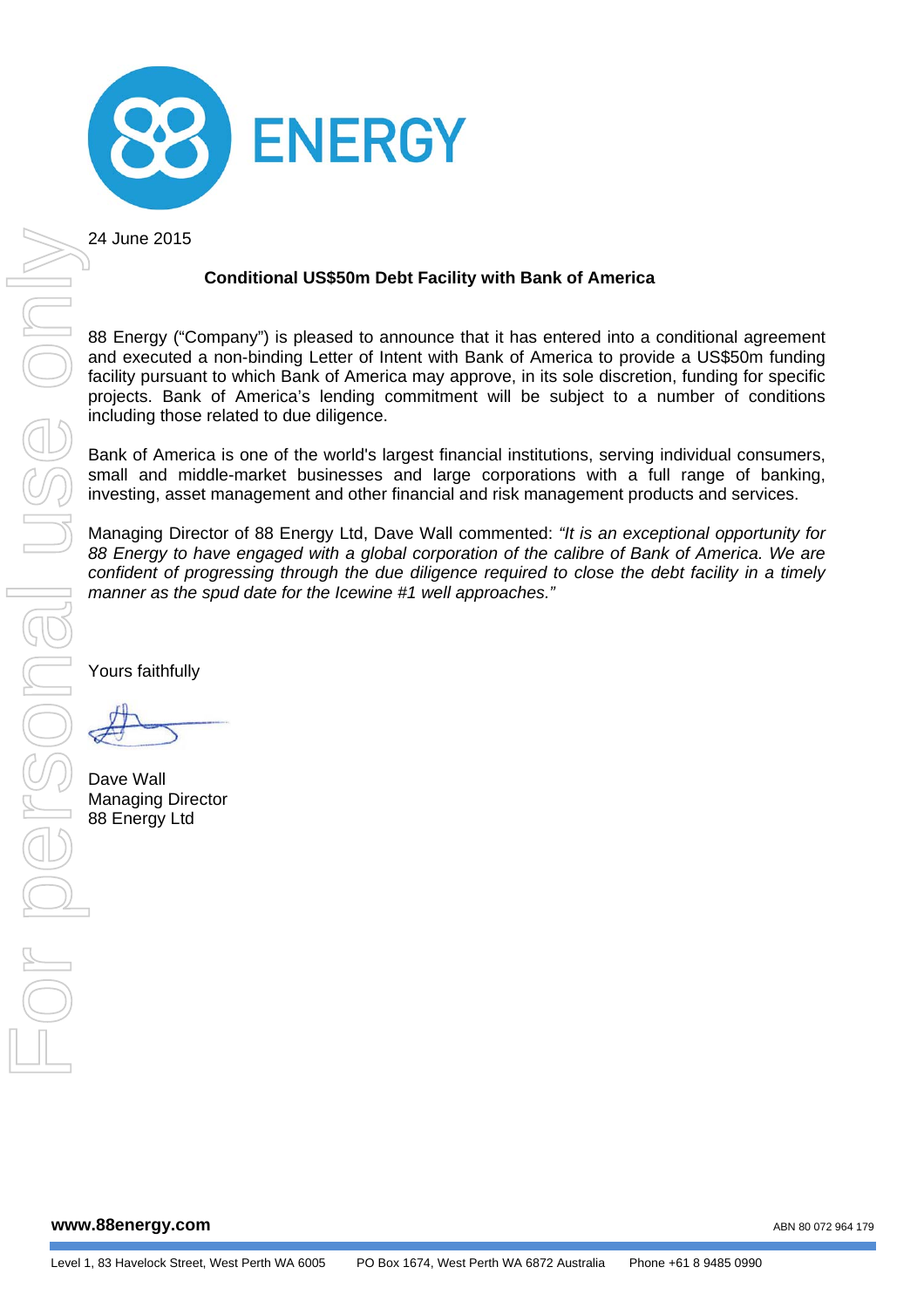

## **Project Icewine Highlights**

In November 2014, the Company entered into a binding agreement with Burgundy Xploration (**BEX**) to acquire a significant working interest (87.5%, reducing to 78% on spud of the first well on the project) in a large acreage position on a multiple objective, liquids rich exploration opportunity onshore Alaska, North America, referred to as Project Icewine.

88 Energy, (through BEX their co-venture partner), was announced highest bidder on 90,720 acres (revised to 89,542 post survey) in the November State lease sale for the North Slope of Alaska on 20 November 2014. Post award of the acreage in Q2 2015 88 Energy will secure a 98,182 gross contiguous acre position with 85,900 acres net to the Company (76,582 net acres post spud). The primary term for the State leases is 10 years with no mandatory relinquishment and a low 16.5% royalty.



**Figure 1: Project Icewine Location** 

Generous exploration incentives are provided by the State of Alaska with up to 85% of exploration expenditure in 2015 cash refundable, dropping to 75% mid 2016 and thereafter 35%.

The primary objective is an untested, unconventional liquids-rich shale play in a prolific source rock, the HRZ shale,(Brookian Sequence), that co-sourced the largest oil field in North America; the giant Prudhoe Bay Oil Field Complex. Internal modelling and analysis indicates that Project Icewine is located in a high liquids vapour phase sweetspot analogous to those encountered in other Tier 1 shale plays e.g. the Eagle Ford, Texas.

Conventional play potential can be found at Project Icewine within the same Brookian petroleum system and shallow to the HRZ shale and includes high porosity channel and deep water turbiditic

#### **www. 88energy.com**